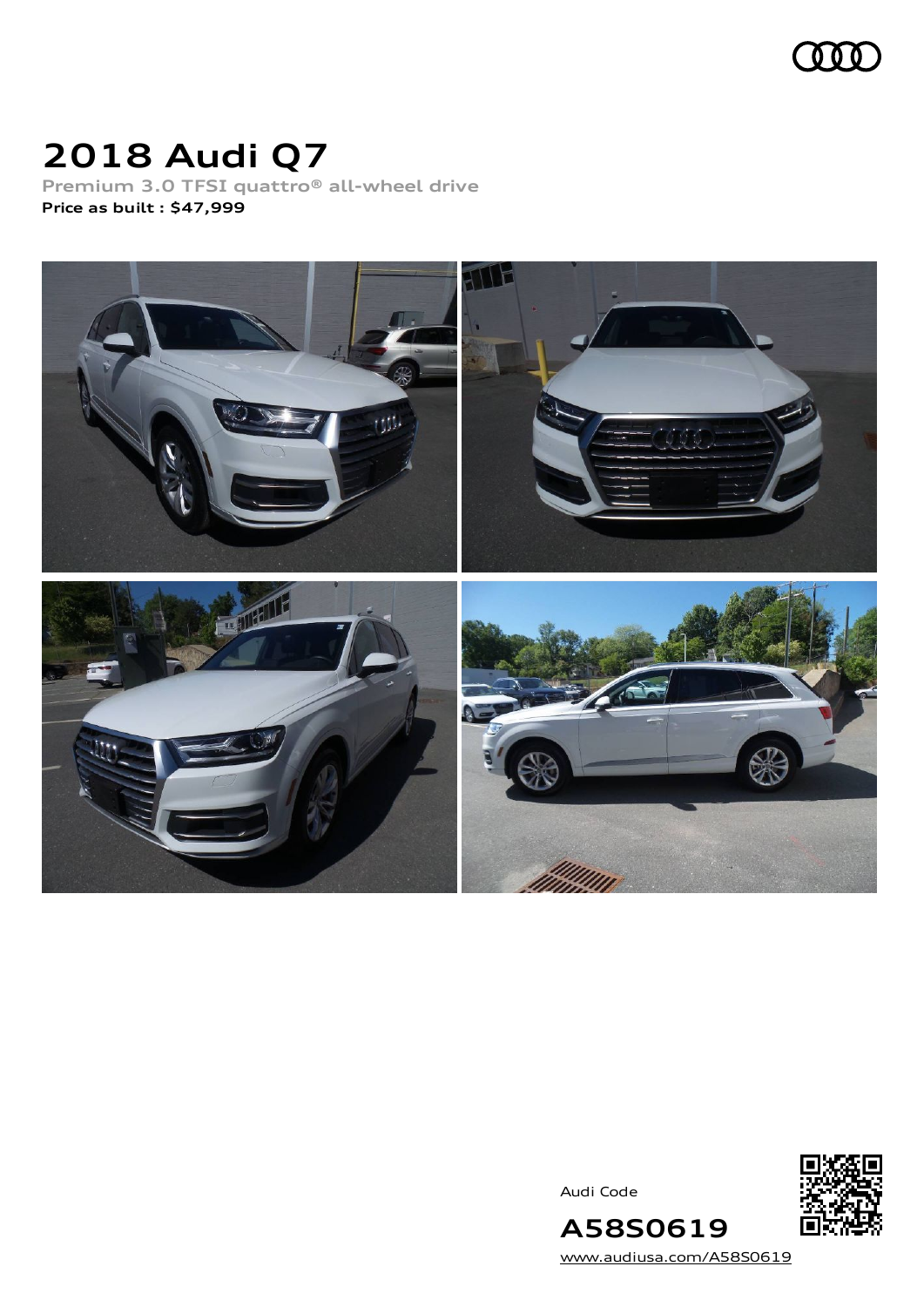### **Summary**

**Audi 2018 Audi Q7** Premium 3.0 TFSI quattro® all-wheel drive

**Price as buil[t](#page-9-0)** \$47,999

### **Exterior colour**

Glacier White metallic

#### **Interior colour**

| Seats     | <b>Black</b> |
|-----------|--------------|
| Dashboard | <b>Black</b> |
| Carpet    | <b>Black</b> |
| Headliner | Lunar Silver |

### **Further Information**

| Warranty        | No           |
|-----------------|--------------|
| Mileage         | 18,182 miles |
| Type of vehicle | Used car     |

#### **Audi Code** A58S0619

**Your configuration on www.audiusa.com** [www.audiusa.com/A58S0619](https://www.audiusa.com/A58S0619)

**Commission number** 6d07d8e70a0e09af5ee7

### **Technical Specifications**

| Engine type                  | Six-cylinder                                 |
|------------------------------|----------------------------------------------|
| stroke                       | Displacement/Bore and 2995/84.5 x 89.0 cc/mm |
| Torque                       | 325 @ 2,900-5,300 lb-ft@rpm                  |
| Top track speed              | 130 mph mph $1$                              |
| Acceleration (0 - 60<br>mph) | 5.7 seconds seconds                          |
| Recommended fuel             | Premium                                      |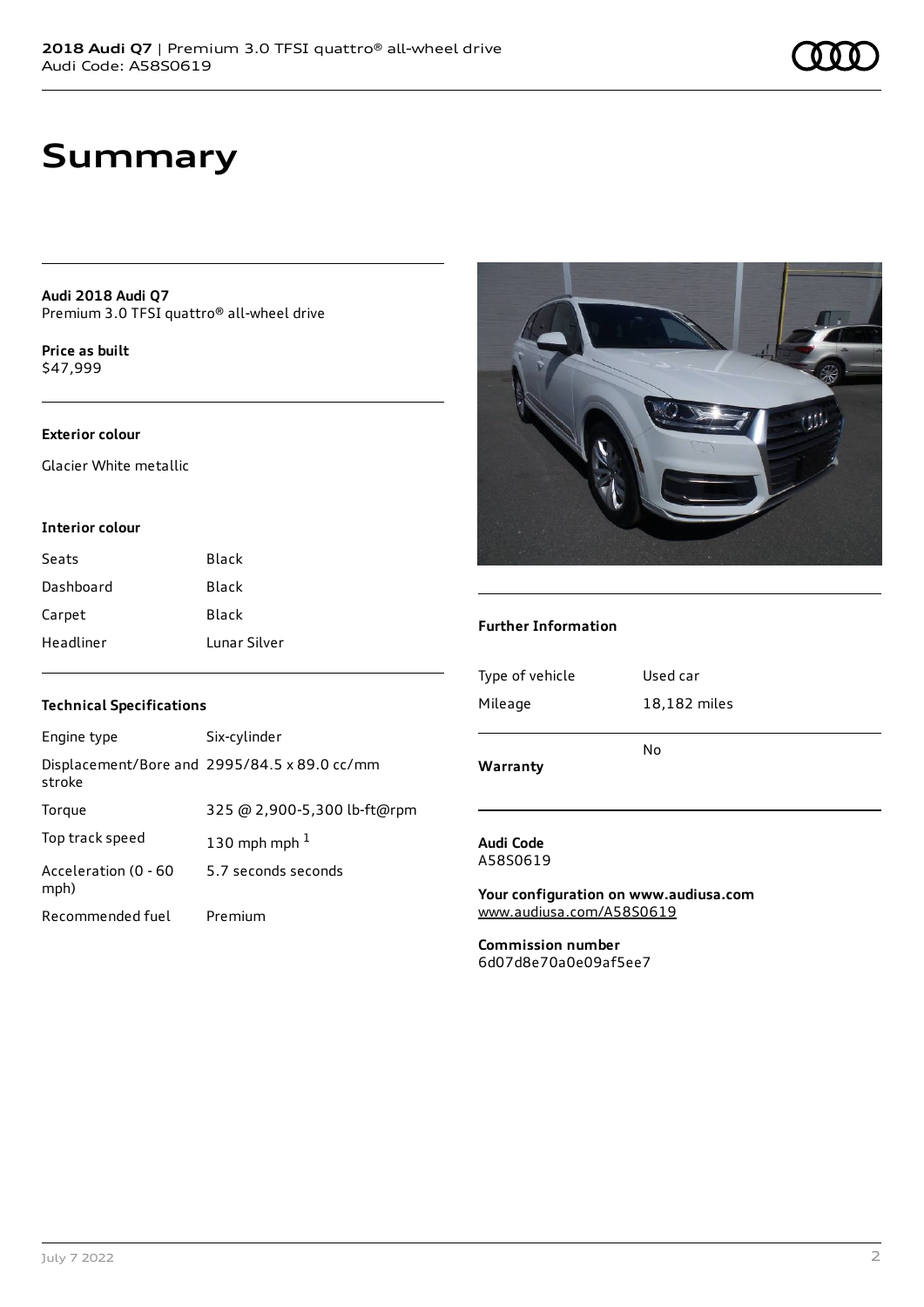# **Equipment**

Glacier White metallic

Vehicle jack

Cold weather package

Black cloth headliner

Heated front and rear seats

MMI® Navigation plus with Audi smartphone interface including Apple CarPlay® and Google™ Android Auto™

Audi connect CARE assistance and security services and sixmonth trial subscription to Audi connect PRIME and Audi connect PLUS online services

MMI® Radio plus with ten speakers and single CD player with MP3 playback capability















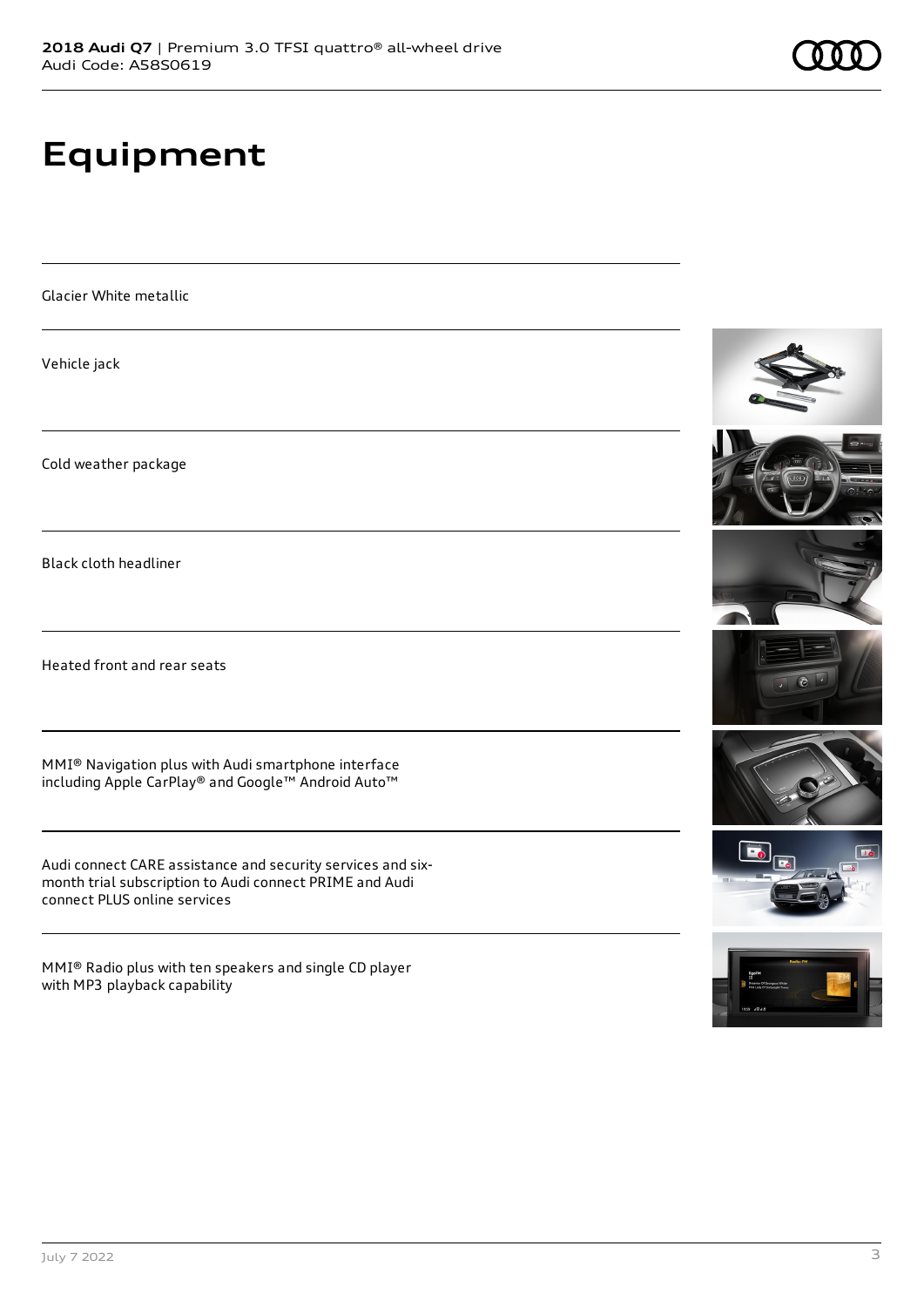## **Standard features**

### **Safety and Security**

| 4UB             | Driver and front-passenger advanced airbags                      |
|-----------------|------------------------------------------------------------------|
| UH1             | Electromechanical parking brake                                  |
| 8T2             | Cruise control with coast, resume and<br>accelerate features     |
| VC <sub>2</sub> | Garage door opener (HomeLink®)                                   |
| QZ7             | Electromechanical power steering                                 |
| 7K6             | Tire-pressure monitoring system                                  |
| 4X3             | Front thorax side airbags and Sideguard®<br>head curtain airbags |
| 4F6             | Audi advanced key-keyless start, stop and<br>entry               |
| 3B3             | Lower Anchors and Tethers for Children<br>(LATCH) in rear seats  |
|                 |                                                                  |

#### **Exterior**

| 1D8             | Provision for towing bracket                                                 |
|-----------------|------------------------------------------------------------------------------|
| 6XF             | Power-adjustable, power-folding, heated<br>exterior side mirrors with memory |
| 1 B A           | Dynamic suspension system                                                    |
| 3S1             | Aluminum roof rails                                                          |
| 511             | Tailgate roof spoiler                                                        |
| 0N1             | Standard rear axle                                                           |
| 8IH             | Xenon plus headlights with LED daytime<br>running lights                     |
| 803             | Automatic headlights                                                         |
| H79             | 19" 255/55 all-season tires                                                  |
| 4KF             | Rear privacy glass                                                           |
| 47B             | Aluminum trim around exterior windows                                        |
| CH <sub>6</sub> | 19" 5-V-spoke design wheels                                                  |

#### **Interior**

| QJ1             | Chrome package                                                                                                  |
|-----------------|-----------------------------------------------------------------------------------------------------------------|
| 3FU             | Panoramic sunroof                                                                                               |
| 7M1             | Aluminum door sill inlays                                                                                       |
| KH5             | Three-zone automatic climate control                                                                            |
| 417             | Auto-dimming interior rear view mirror with<br>digital compass                                                  |
| 000             | Ambient LED interior lighting                                                                                   |
| 2C <sub>5</sub> | Manual tilt and telescopic adjustable<br>steering column                                                        |
| 6F6             | Comfort front armrest                                                                                           |
| 7F9             | Leather-wrapped gear selector                                                                                   |
| 4E7             | Power tailgate                                                                                                  |
| 5XL             | Driver and front-passenger sun visors with<br>illuminated vanity mirrors                                        |
| 5 K I           | Split tumble-folding 35/30/35 second-row<br>with fore/aft adjustment and power 50/50<br>split folding third row |
| 7HA             | Cloth interior on doors                                                                                         |
| N1F             | Leather seating surfaces                                                                                        |
| 7TN             | High-gloss Black/Terra Brown Walnut Wood<br>inlays                                                              |

#### **Infotainment and Driver Assistance**

| 6K8             | Audi pre sense® basic and Audi pre sense®<br>city |
|-----------------|---------------------------------------------------|
| 2H1             | Audi drive select                                 |
| 7X2             | Parking system plus                               |
| 7W1             | Audi pre sense® basic                             |
| KA <sub>2</sub> | Rear view camera                                  |

### **(1/2)**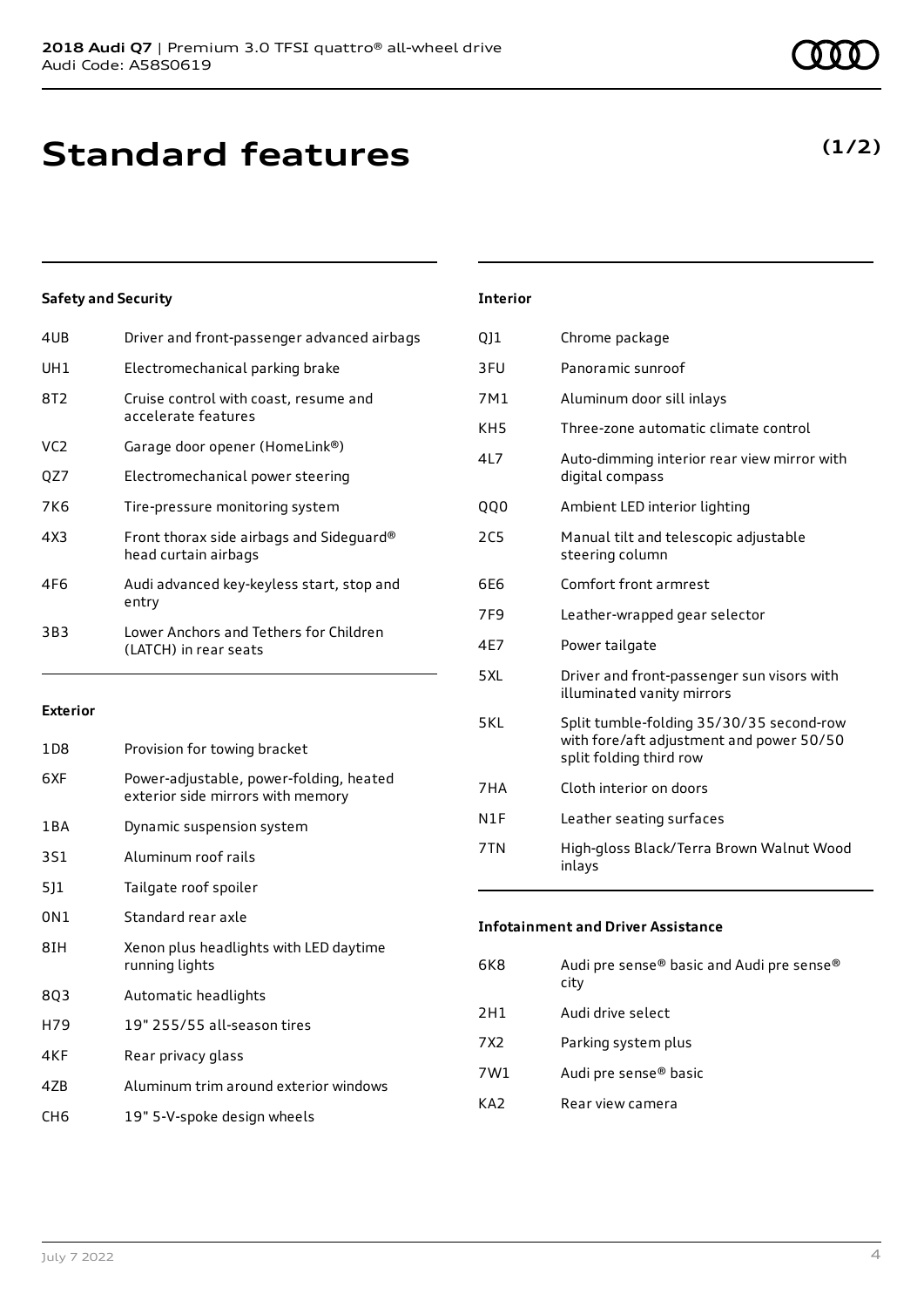**(2/2)**

# **Standard features**

### **Infotainment and Driver Assistance**

| 9VD | Audi sound system                    |
|-----|--------------------------------------|
| 9S7 | 7.0" color driver information system |
| OV3 | SiriusXM® Satellite Radio            |

9ZX BLUETOOTH® wireless technology preparation for compatible devices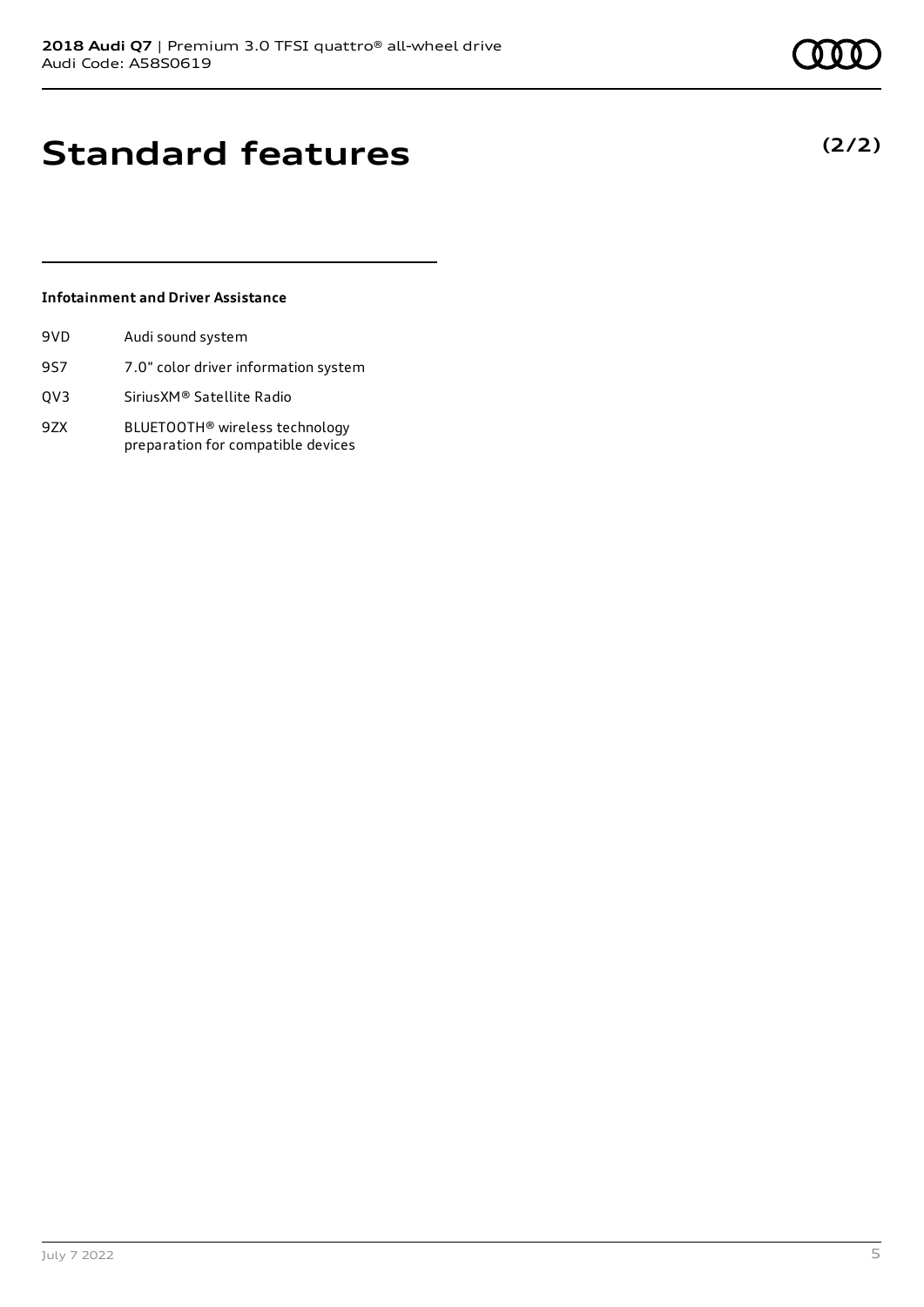## **Dealer remarks**

FLOW CERTIFIED!! 48 MONTH/100 000 WARRANTY!! 2 YEAR/24000 MILES COMPLIMENTARY MAINTENANCE 3 DAY/300 MILE MONEY BACK GUARANTEE ONE OWNER - NO ACCIDENT HISTORY ON CARFAX BACKUP CAMERA BLUETOOTH HANDS-FREE LEATHER SEATS HEATED SEATS KEYLESS ENTRY STEERING WHEEL CONTROLS 3-Spoke Multifunction Steering Wheel w/Paddles Audi Connect CARE Audi Connect PRIME & PLUS Audi MMI Navigation Plus Package Audi MMI Navigation Plus w/MMI Touch Audi Smartphone Interface Black Rubber All-Weather Floor Mats (Set of 4) Cold Weather Package Heated Rear Seats.

Flow Audi of Winston Salem is pleased to offer this great 2018 Audi Q7 Glacier White Metallic 3.0T Premium with the following features:

\*\* All of our cars go through a comprehensive QRP Quality Renewal Process. Come check out Flow Audi of Winston Salem's No haggle No Pressure Transparent Easy Fun car shopping experience!! We have the most professional and courteous sales staff in North Carolina. Call Internet Sales Dept at (336) 760-7060 to schedule a test drive or visit us at https://www.flowauto.com. Thank you for allowing us to serve your automotive needs over the past 50 years.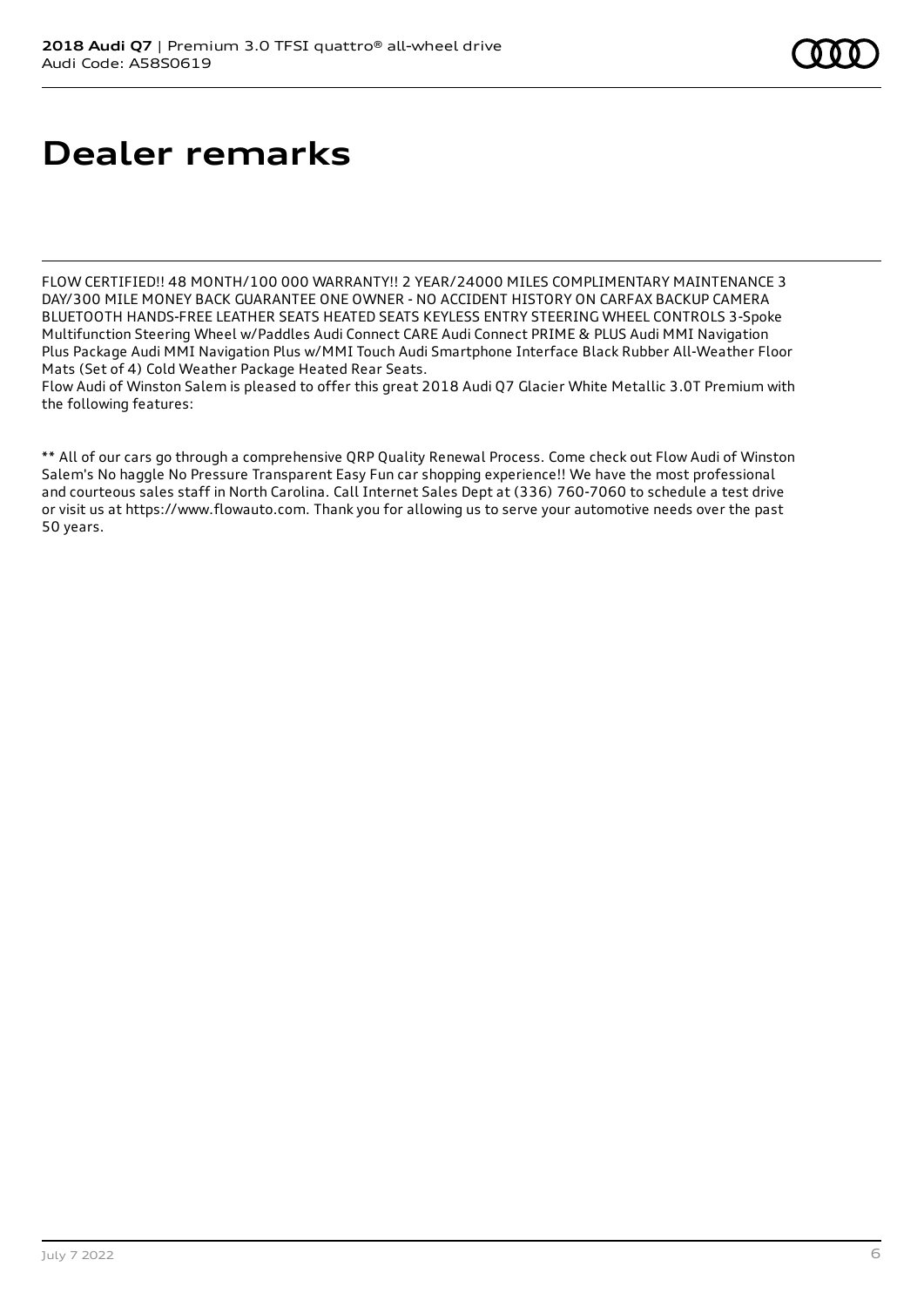### **Technical Specifications**

**Electrical system**

Alternator 14 Volt - 120-180A Battery 12 Volt - 420A/75Ah

July 7 2022 7

| <b>Engineering   Performance</b>            |                                              |  |
|---------------------------------------------|----------------------------------------------|--|
| Engine type                                 | Six-cylinder                                 |  |
| Power Level                                 | 45                                           |  |
| Displacement                                | 3.01                                         |  |
| Horsepower                                  | 333 @ 5,500-6,500 @ rpm                      |  |
| Towing capacity                             | 7,700 lb                                     |  |
| Torque                                      | 325 @ 2,900-5,300 lb-ft@rpm                  |  |
| Valvetrain                                  | 24 valve DOHC                                |  |
| Acceleration (0 - 60<br>mph)                | 5.7 seconds seconds                          |  |
| Engine block                                | Aluminum-alloy                               |  |
| Induction/fuel injection TFSI®/Supercharged |                                              |  |
| Cylinder head                               | Aluminum-alloy                               |  |
| stroke                                      | Displacement/Bore and 2995/84.5 x 89.0 cc/mm |  |
| Top track speed <sup>1</sup>                | 130 mph mph                                  |  |

### **Transmission | Drivetrain**

| Gear ratios: 8th.        | 0.667:1                                                                         |
|--------------------------|---------------------------------------------------------------------------------|
| Gear ratios: 6th         | 1.000:1                                                                         |
| Gear ratios: 7th         | 0.839:1                                                                         |
| Gear ratios: Reverse     | 3.317:1                                                                         |
| Drivetrain type          | Tiptronic <sup>®</sup> with quattro <sup>®</sup> all-wheel<br>drive             |
| Gear ratios: Final Drive | 3.204:1                                                                         |
| Gear ratios: 4th         | 1.667:1                                                                         |
| Transmission             | Eight-speed Tiptronic <sup>®</sup> with<br>quattro <sup>®</sup> all-wheel drive |
| Gear ratios: 5th         | 1.285:1                                                                         |
| Gear ratios: 2nd         | 3.143:1                                                                         |
| Gear ratios: 3rd         | 2.106:1                                                                         |
| Gear ratios: 1st         | 4.714:1                                                                         |

#### **Steering**

| Steering type                              | Electromechanical speed-sensitive<br>power steering |
|--------------------------------------------|-----------------------------------------------------|
| Turning diameter, curb- 40.7 ft<br>to-curb |                                                     |
| Steering ratio                             | 15.8:1                                              |

### **Suspension**

| Magnetic Ride | N/A                                                    |
|---------------|--------------------------------------------------------|
| Front axle    | Five-link front independent steel<br>spring suspension |
| Rear axle     | Five-link rear independent steel<br>spring suspension  |

### **(1/2)**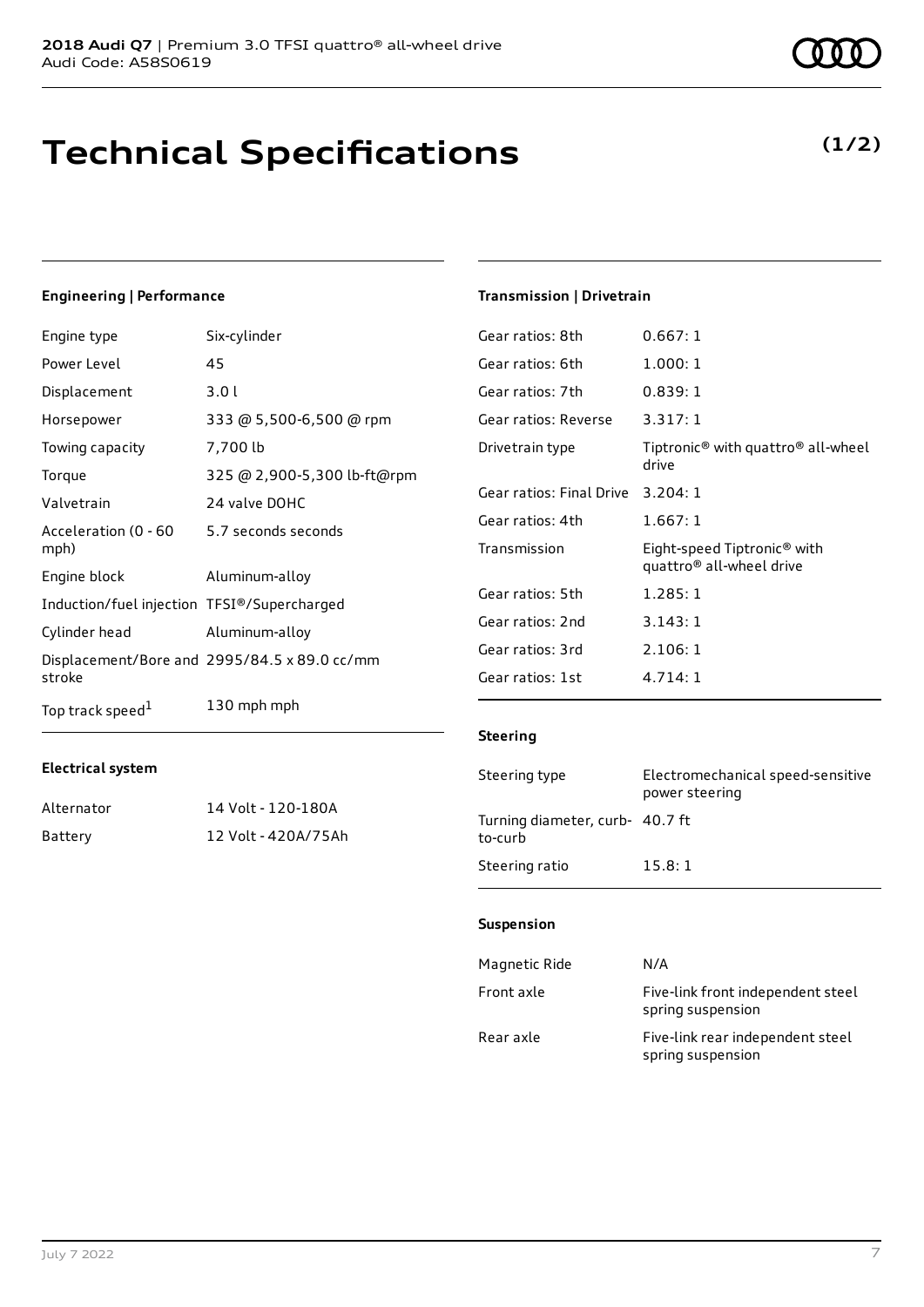# **Technical Specifications**

### **(2/2)**

### **Brakes**

| <b>Front brakes</b> | 14.8 (ventilated disc) in |
|---------------------|---------------------------|
| Rear brakes         | 13.8 (ventilated disc) in |
| Parking brake       | Electromechanical         |

### **Warranty | Maintenance**

| Warranty    | 4-year/50,000 mile Audi New<br>Vehicle Limited Warranty                                   |
|-------------|-------------------------------------------------------------------------------------------|
| Maintenance | 12-month/10.000 mile (whichever<br>occurs first) NO CHARGE first<br>scheduled maintenance |

#### **Exterior Measurements**

| Height                           | 68.5 in  |
|----------------------------------|----------|
| Overall width without<br>mirrors | 77.5 in  |
| Length                           | 199.6 in |
| Wheelbase                        | 117.9 in |
| Drag coefficient                 | 0.32 Cw  |
| Overall width with<br>mirrors    | 87.1 in  |
| Track rear                       | 66.6 in  |
| Track front                      | 66.1 in  |
| Curb weight                      | 4,916 lb |

#### **Interior measurements**

| Seating capacity                          | 7                                                                             |
|-------------------------------------------|-------------------------------------------------------------------------------|
| Head room with middle 38.8 in<br>sunroof  |                                                                               |
| Shoulder room, rear                       | 49.4 in                                                                       |
| Head room with front<br>sunroof           | 38.4 in                                                                       |
| Leg room, rear                            | $29.2$ in                                                                     |
| Shoulder room, front                      | 59.5 in                                                                       |
| Head room with rear<br>sunroof            | 35.9 in                                                                       |
| Leg room, middle                          | 38.8 in                                                                       |
| Shoulder room, middle                     | 58.5 in                                                                       |
| Leg room, front                           | 41.7 in                                                                       |
| Cargo volume, rear<br>seatbacks up/folded | 14.8, 37.5 (3rd row folded), 71.6<br>(2nd and 3rd row folded) cu ft, cu<br>ft |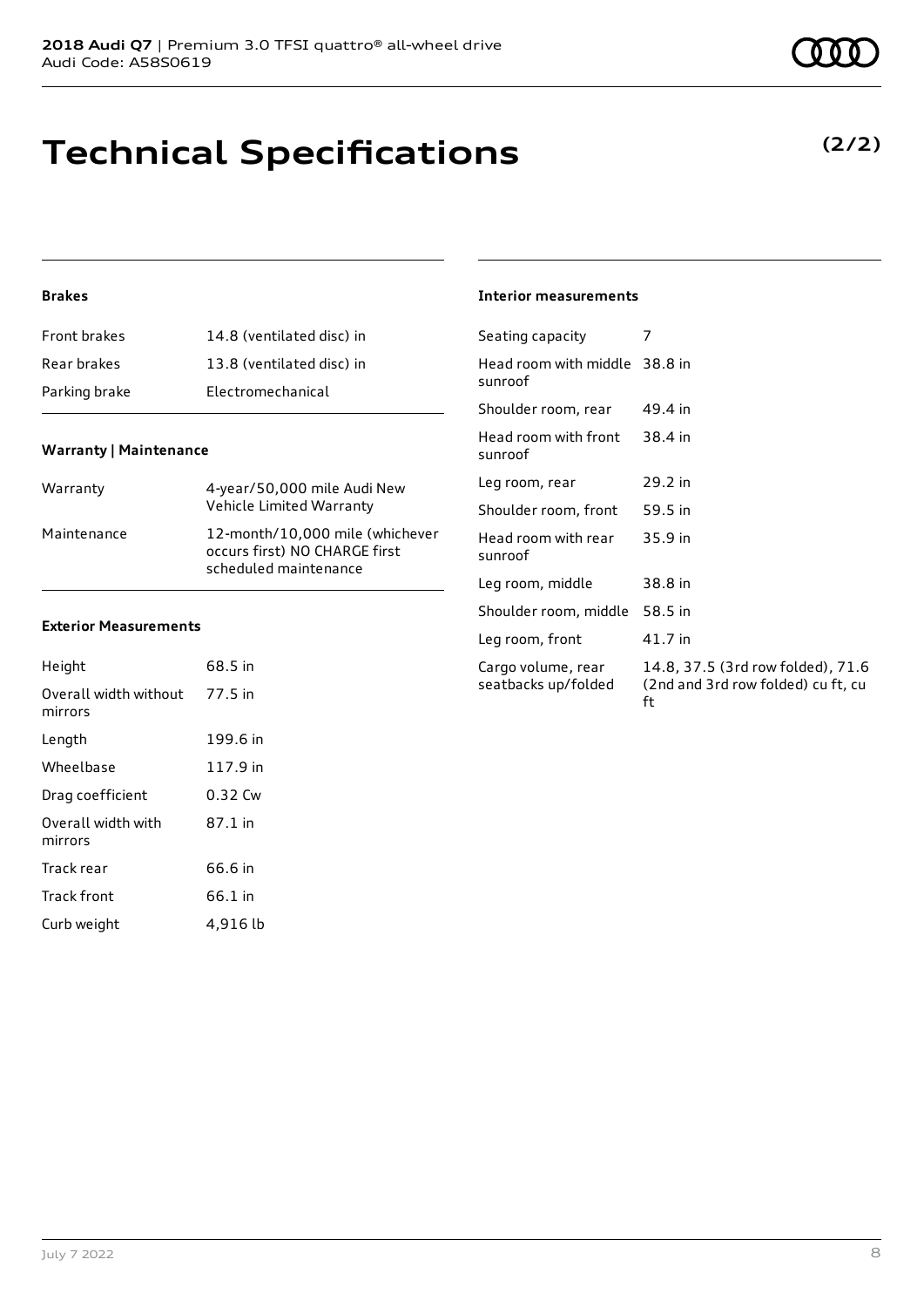

### **Contact**

Dealer **Audi Winston-Salem**

465 Silas Creek Pkwy 27127 Winston Salem NC

Phone: +13367233524 FAX: 3367778628

www: [https://www.audiwinstonsalem.com](https://www.audiwinstonsalem.com/)